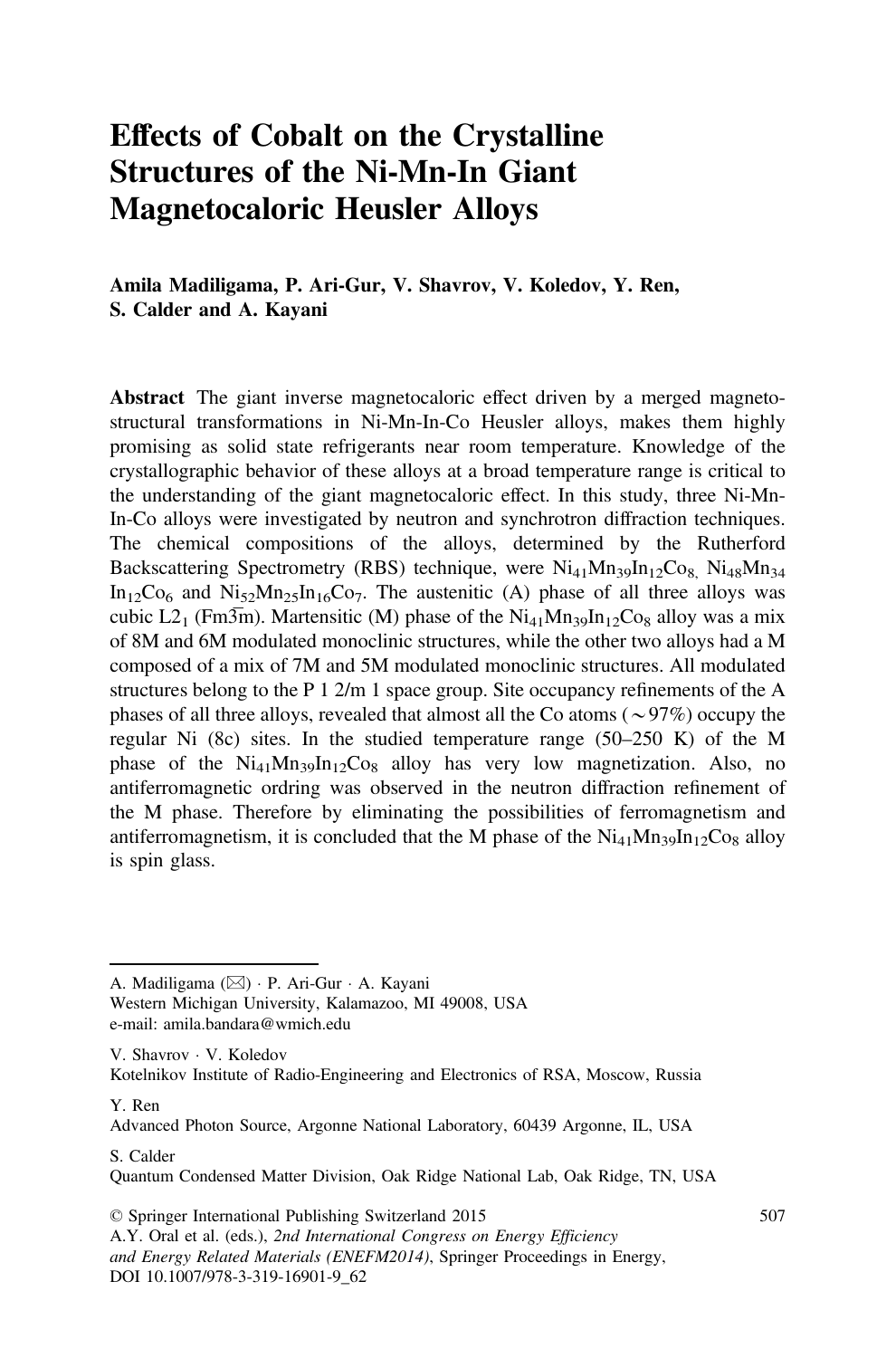## 1 Introduction

Magnetic cooling technology based on the Magnetocaloric Effect (MCE), has been known for more than a century. Even so, a proof of concept of a feasible magnetic cooling system, working near room temperature, was first introduced in 1997 [[1\]](#page-6-0). The growth this technology depends on suitable magnetocaloric materials; those are readily available, durable, economically feasible, and work under moderate magnetic fields. A large magnetocaloric effect is usually exhibited by magnetic materials that undergo first-order magneto-structural phase transformations [[2\]](#page-6-0).

Among other competitors, which exhibit first-order magnetic phase transitions,  $Ni-Mn-X (X = In, Sb, Sn)$  Heusler alloys gain considerable attention because of their first-order, metamagnetic phase transformations, which occurs near room temperature [[3\]](#page-6-0). For instance, large MCE was reported in a number of Ni-Mn-X alloys such as, Ni-Mn-In [[4\]](#page-6-0), Ni-Mn-Sn [[5\]](#page-6-0), and Ni-Mn-Sb [[6\]](#page-6-0). At a certain temperature range, under sufficient magnetic field, Ni-Mn-X alloys transform from the low symmetry, martensitic (M) phase to higher symmetry austenitic (A) phase. The large cooling effect observed here is mostly due to the structural transition from M to A phase. Nevertheless, the contribution from spin alignment is also important as the driving force of the magnetostructural transformations [[3\]](#page-6-0). For a wide range of compositions, the A phase of these alloys is cubic  $L2_1$  [[3,](#page-6-0) [7](#page-6-0)–[9](#page-6-0)]. However, depending on the compositions, the M structure could be a single phase or a mix of two phases. Non-modulated L1<sub>0</sub> [[9\]](#page-6-0), 5M modulated orthorhombic [[8,](#page-6-0) [10\]](#page-6-0), 5M [[3,](#page-6-0) [8\]](#page-6-0), 6M [9] and 7M modulated monoclinic [[8\]](#page-6-0), and a mix of 5M and 7M modulated martensite [\[7](#page-6-0)] are some of the structures reported for the M phase. The substitution of a small percentage of Co for Ni in Ni-Mn-X alloys significantly increases the MCE [[3\]](#page-6-0). Additionally, Co makes it possible to tune the M transformation temperature [[11\]](#page-6-0). To develop these Ni-Mn-In-Co alloys as better magnetocaloric materials, a thorough understanding of the effects of Co substitution on crystalline structure and magnetic ordering is essential. Thus, the primary objectives of the present study were to determine the structures, chemical order, and magnetic ordering of the M phase as a result of Co substitution.

#### 2 Experimental Techniques and Sample Preparation

Polycrystalline samples were prepared by the arc-melting method. Sample 03  $(Ni_{41}Mn_{39}In_{12}Co_8)$  was used in the as-cast state. The others were heat treated by annealing for 50 h at 1020 K. The chemical compositions of the alloys were determined by the RBS technique using 15 MeV  $O<sup>+4</sup>$  ion beam. The RBS experiment was carried out at the 6 MeV tandems Van de Graaff accelerator at Western Michigan University. The RBS data were analyzed by SIMNRA [[12\]](#page-6-0). Neutron diffraction measurements of the  $Ni_{41}Mn_{39}In_{12}Co_8$  alloy were carried out in the high-resolution constant wavelength (0.15374 nm) neutron powder diffractometer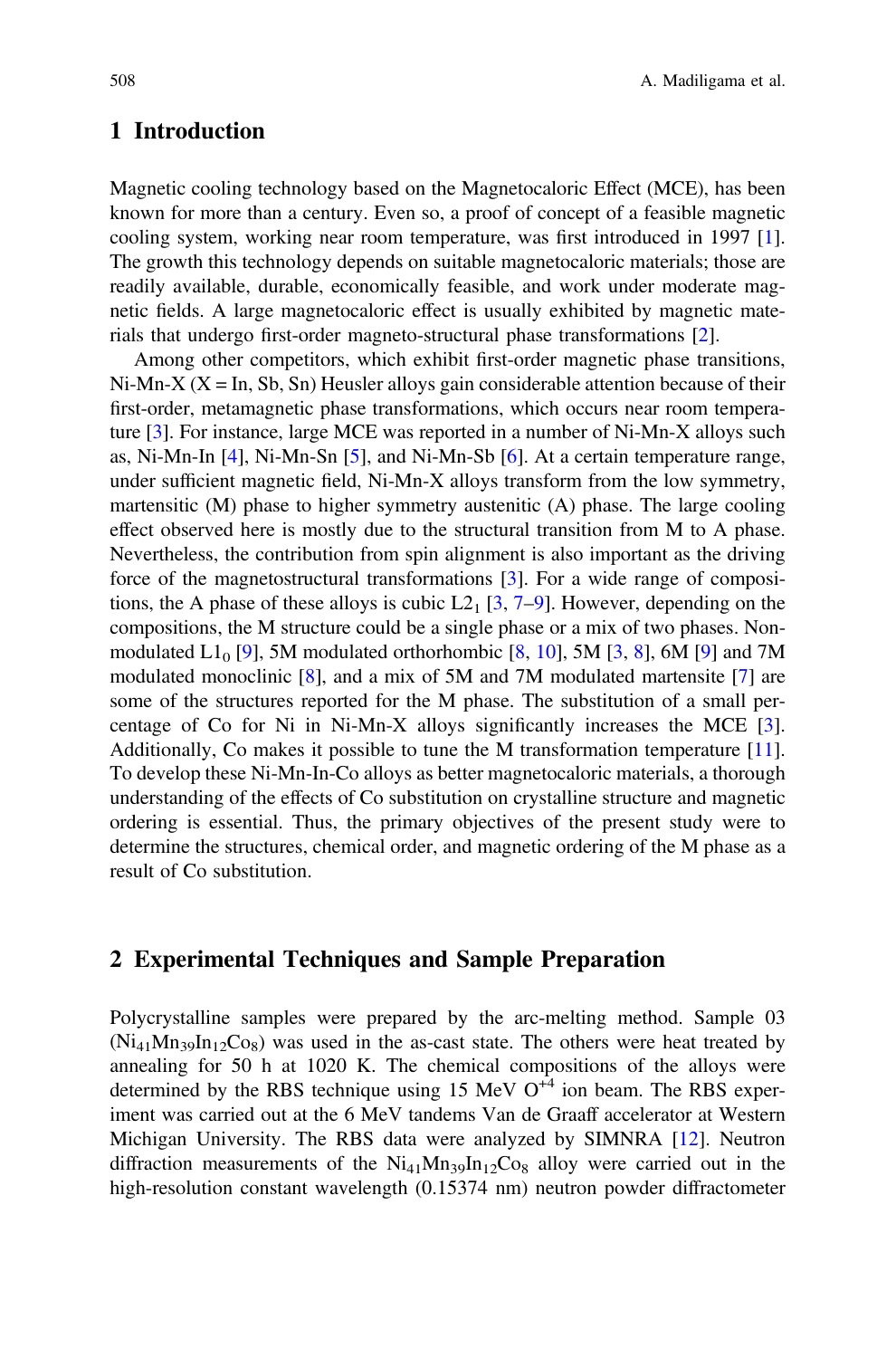HB2A at Oak Ridge National Laboratory [\[13](#page-7-0)]. Data were collected at different temperatures in the range, 50–600 K. In situ synchrotron diffraction measurements of the  $Ni_{48}Mn_{34}In_{12}Co_6$  and  $Ni_{52}Mn_{25}In_{16}Co_7$  alloys were carried out at beamline 11-ID-C of the Advanced Photon Source at Argonne National Laboratory [[14\]](#page-7-0), using a wavelength of 0.0108040 nm. Diffraction data were collected at different temperatures and under different magnetic fields. Rietveld refinements of both the neutron and synchrotron diffraction data were carried out using GSAS [[15\]](#page-7-0) and GSAS EXPGUI [\[16](#page-7-0)].

#### 3 Results and Discussion

In the RBS experiment, the projectile ion type, energy of the ion beam and scattering angle were selected to maximize the energy resolution between scattered ions from the Ni and Co atoms, which have similar atomic masses. The chemical compositions of the alloys determined by the RBS technique are summarized in Table 1.

A critical aspect of this experiment was the accurate determination of site occupancies of the Co atoms. Even small changes in the magnetic interactions of Co with other atoms with different magnetic moments (Ni and Mn) greatly affects the magnetic behavior. Three different crystallographic sites, 4a, 4b, and 8c, (regular sites of Mn, In and Ni respectively), can potentially be occupied by the Co atoms. To determine the chemical order, site occupancy refinements of the neutron diffraction data of the  $Ni_{41}Mn_{39}In_{12}Co_8$  alloy, collected at 3 different temperatures (600, 450 and 400 K) in the A phase, were carried out. The site occupancy refinements of the A phase of the other two alloys were carried out using their synchrotron diffraction data collected at 300 K. In the refinements, all the possible ways of occupying a crystallographic site by each atom were considered; the results are summarized in Table [2.](#page-3-0) The site occupancy results revealed that  $\sim$ 97% of the substituted Co atoms occupy the regular Ni sites and the rest in the Mn sites. This observation is in good agreement with the formation energy calculations of the A phase carried out by J. Bai et al., that studied the site preference of Co in Ni-Mn-Ga alloy  $[17]$  $[17]$ . In all 3 alloys, the regular In sites are occupied by both Mn and In atoms, with approximately 50% of each Mn and In. Mn atoms occupy all 3 sites. However,

| Alloy                         | Incident/<br>scattering<br>angle $(°)$ | Ni               | Mn               | In               | Co              |
|-------------------------------|----------------------------------------|------------------|------------------|------------------|-----------------|
| $Ni_{52}Mn_{25}In_{16}Co_{7}$ | 0/150                                  | $52.19 \pm 0.40$ | $24.89 \pm 0.62$ | $16.02 \pm 0.23$ | $6.96 \pm 0.98$ |
| $Ni41Mn39In12Co8$             | 0/150                                  | $40.68 \pm 0.30$ | $39.22 \pm 0.23$ | $11.60 \pm 0.12$ | $8.50 \pm 0.65$ |
| $Ni48Mn34In12Co6$             | 0/150                                  | $47.98 \pm 0.33$ | $33.74 \pm 0.30$ | $12.38 \pm 0.27$ | $5.96 \pm 0.90$ |

Table 1 Summary of the RBS analysis of the 3 alloys, calculated elemental compositions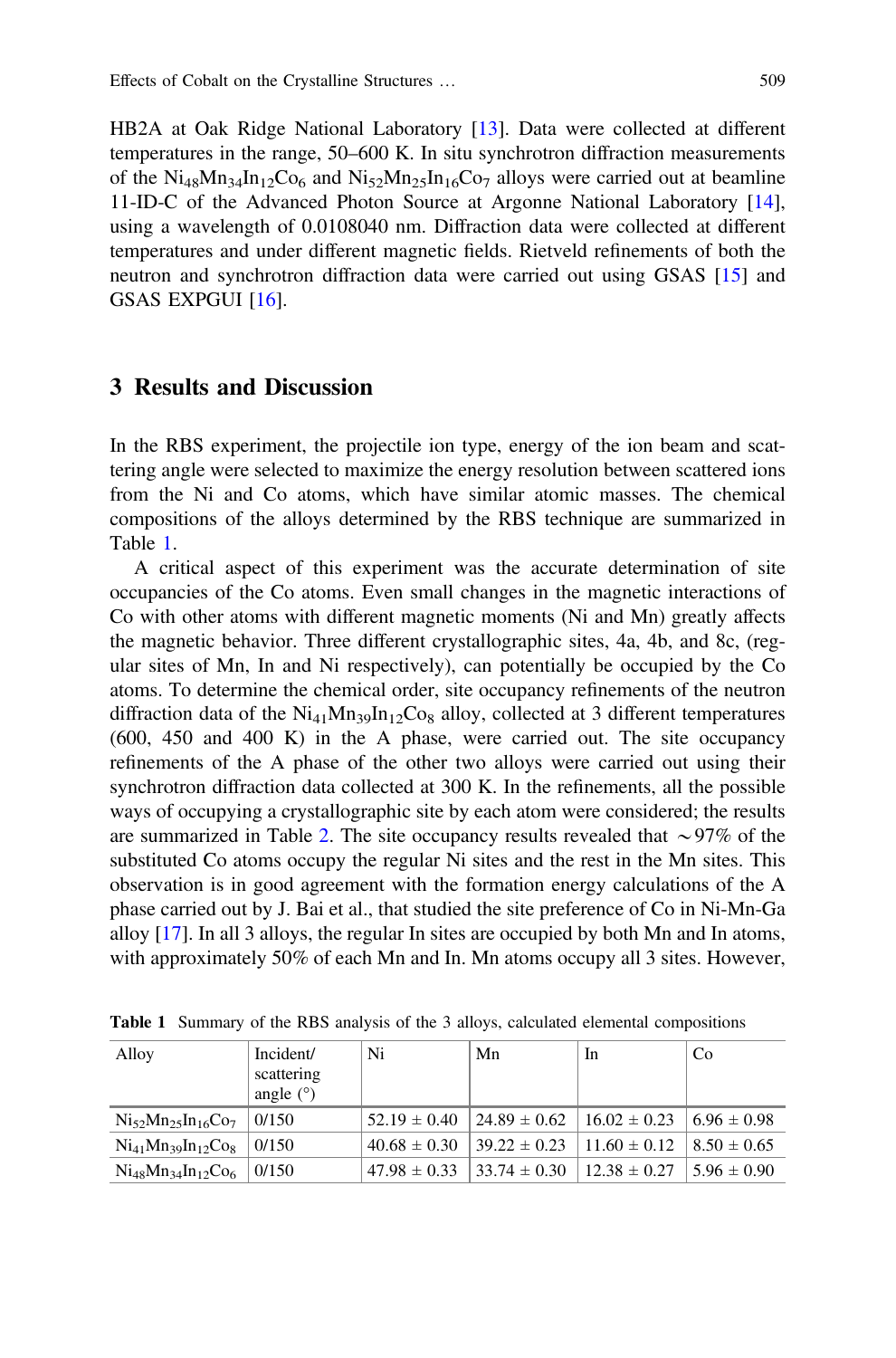| Alloy | T(K) | Cyst. Site | Occupation of each site $(\%)$ |                |          |                | Elemental composition $(\%)$ |      |       |       |
|-------|------|------------|--------------------------------|----------------|----------|----------------|------------------------------|------|-------|-------|
|       |      |            | Ni                             | Co             | Mn       | In             | Ni                           | Co   | Mn    | In    |
| 01    | 300  | 4a         | 37.68                          | $\Omega$       | 62.32    | $\Omega$       | 52.40                        | 7.42 | 24.10 | 15.51 |
|       |      | 4b         | $\Omega$                       | $\overline{0}$ | 33.95    | 62.05          |                              |      |       |       |
|       |      | 8c         | 85.96                          | 14.80          | $\Omega$ | $\mathbf{0}$   |                              |      |       |       |
| 02    | 300  | 4a         | 15.40                          | $\Omega$       | 84.60    | $\overline{0}$ | 48.05                        | 5.81 | 34.19 | 11.95 |
|       |      | 4b         | $\Omega$                       | $\Omega$       | 52.17    | 47.83          |                              |      |       |       |
|       |      | 8c         | 88.40                          | 11.6           | $\Omega$ | $\mathbf{0}$   |                              |      |       |       |
| 03    | 400  | 4a         | 3.31                           | 1.32           | 95.6     | $\mathbf{0}$   | 39.90                        | 8.71 | 39.20 | 11.70 |
|       |      | 4b         | 0.81                           | $\Omega$       | 53.3     | 46.8           |                              |      |       |       |
|       |      | 8c         | 79.3                           | 16.8           | 4.03     | $\overline{0}$ |                              |      |       |       |
|       | 450  | 4a         | 5.11                           | $\Omega$       | 94.9     | $\mathbf{0}$   | 40.80                        | 8.06 | 39.60 | 12.00 |
|       |      | 4b         | $\Omega$                       | $\Omega$       | 51.3     | 48             |                              |      |       |       |
|       |      | 8c         | 79                             | 16.1           | 6.04     | $\overline{0}$ |                              |      |       |       |
|       |      | 4a         | 2.58                           | $\Omega$       | 97.4     | $\overline{0}$ | 40.30                        | 8.39 | 39.50 | 11.80 |
|       | 600  | 4b         | $\Omega$                       | $\Omega$       | 52.1     | 47.2           |                              |      |       |       |
|       |      | 8c         | 79.2                           | 16.8           | 4.16     | $\overline{0}$ |                              |      |       |       |

<span id="page-3-0"></span>**Table 2** Summary of the site occupancy refinements of the alloys  $(Nis_2Mn_2sIn_16Co_7-01)$  $Ni_{48}Mn_{34}In_{12}Co_6-02$ , and  $Ni_{41}Mn_{39}In_{12}Co-03$ ) in the A phase at different temperatures



Fig. 1 Refinements of the A phase of two alloys. a Neutron diffraction of the  $Ni_{41}Mn_{39}In_{2}Co_{8}$ alloy collected at 600 K and **b** synchrotron diffraction of  $Ni_{52}Mn_{25}In_{16}Co_7$  alloy collected at 300 K under 4 T applied magnetic field

most of the Mn atoms are concentrated in the regular Mn sites. Compositions calculated by site occupancy refinements show a good agreement with the values obtained by RBS analysis. The final compositions of the alloys were determined to be  $Ni_{41}Mn_{39}In_{12}Co_8$ ,  $Ni_{48}Mn_{34}In_{12}Co_6$  and  $Ni_{52}Mn_{25}In_{16}Co_7$  (Fig. 1).

The crystalline structures of  $Ni_{41}Mn_{39}In_{12}Co_8$  alloy at various temperatures in the range from 50 to 600 K was found by refinements of the neutron diffraction data; while the structures of the other two alloys were found by refinements of their synchrotron diffraction data. Above the M transformation temperature, the structure of all 3 alloys was found to be cubic  $L2_1$  (Fm3 $\overline{m}$ ) with similar lattice parameters. In the refinements of modulated M structures, the following steps were taken to reduce the number of refinement parameters  $[18–20]$  $[18–20]$  $[18–20]$  $[18–20]$ : (1) the lattice modulation occurs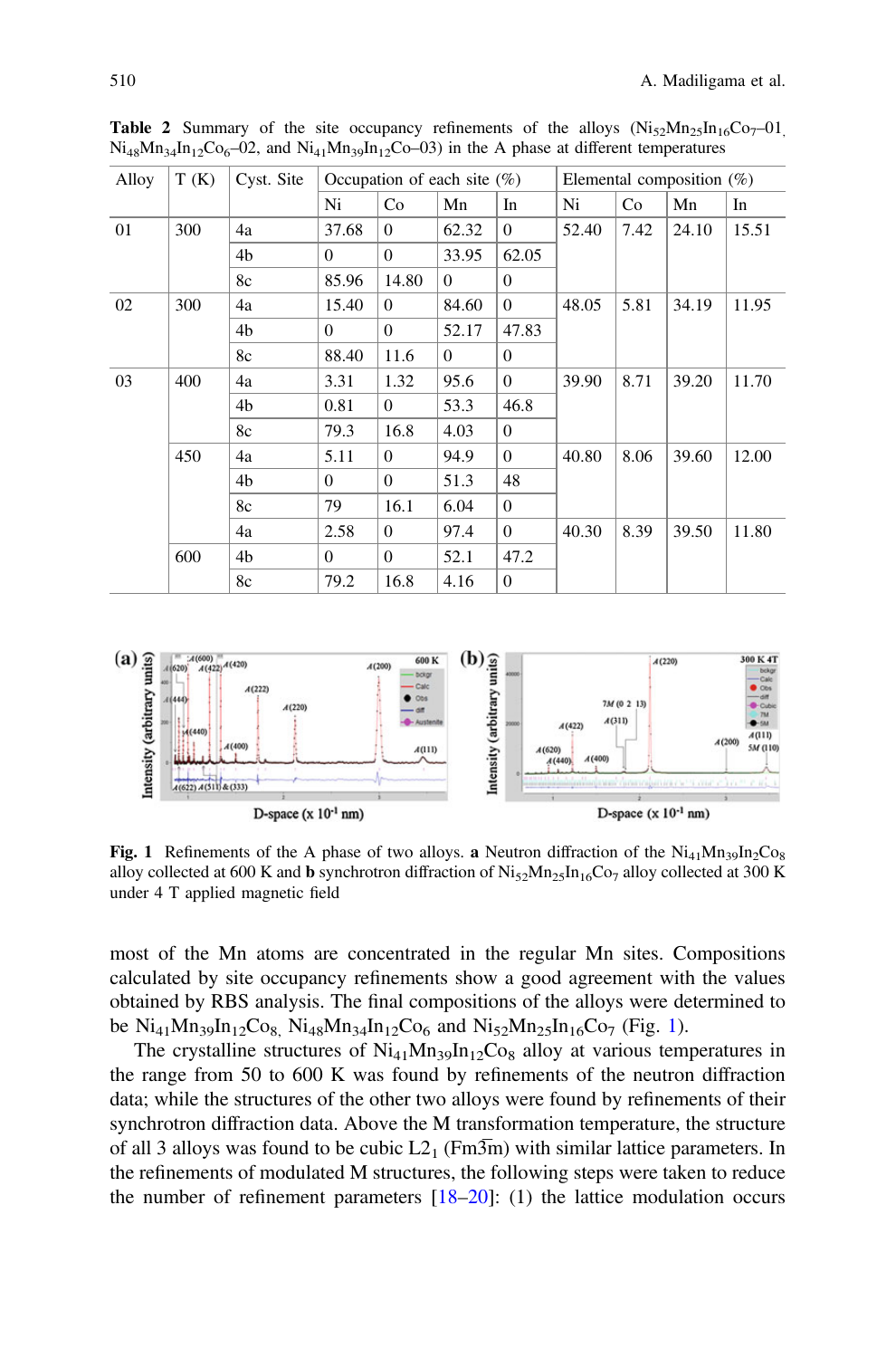| Alloy | T(K) | Structure | $a$ (nm)        | $b$ (nm)        | $c$ (nm)          | $\beta$ (°)     | $R_{WD}$ | $R_{p}$ | $\chi^2$ |
|-------|------|-----------|-----------------|-----------------|-------------------|-----------------|----------|---------|----------|
| 01    | 300  | A         | 0.599           | 0.599           | 0.599             | 90              | 6.7      | 4.2     | 3.3      |
|       | 205  | 5 M/7 M   | 0.451/<br>0.427 | 0.580/<br>0.548 | 2.254/<br>2.863   | 89.12/<br>91.05 | 2.9      | 1.8     | 1.1      |
| 02    | 300  | A         | 0.599           | 0.599           | 0.599             | 90              | 5.7      | 4.2     | 4.6      |
|       | 230  | 5 M/7 M   | 0.450/<br>0.427 | 0.577/<br>0.551 | 2.252/<br>2.859   | 89.26/<br>91.28 | 3.0      | 1.9     | 1.2      |
| 03    | 600  | A         | 0.601           | 0.6007          | 0.601             | 90              | 4.9      | 3.6     | 3.1      |
|       | 250  | 6 M/8 M   | 0.440/<br>0.443 | 0.554/<br>0.557 | 2.582/<br>2.3.288 | 93.65/<br>91.05 | 1.9      | 1.4     | 1.2      |

Table 3 Agreement factors [[16](#page-7-0)] of the refinements and lattice parameters of different phases

along the [001] direction of the monoclinic unit cell (the [110] direction of the A phase), (2) both x and y coordinates of all atoms in the M phase were allowed to refine, while the z coordinate was kept constant, (3) because the modulation involves the periodic transversal displacements of (001) atomic layers, the amplitude of modulation of every atom in that plane was taken to be the same value. Crystalline structures of the M phase of  $Ni_{48}Mn_{34}In_{12}Co_6$  and  $Ni_{53}Mn_{25}In_{15}Co_7$ alloys were found to be a mixture of two monoclinic structures with 5M and 7M modulations (P  $1 \frac{2}{m}$  1). Even though they have significantly different compositions, their crystalline structures and lattice parameters are very similar. The M crystalline structure of the  $Ni_{41}Mn_{39}In_{12}Co_8$  alloy was different from the rest. It was a mix of 6M and 8M modulated monoclinic structures (P 1 2/m 1). All modulated martensite have similar **a** and **b** lattice parameters. However, the **c-axis** and the modulation vary. Lattice parameters of all the structures in both phases and the agreement factors [\[16](#page-7-0)] of the respective refinement cycle are summarized in Table 3.

Below 250 K,  $Ni_{41}Mn_{39}In_{12}Co_8$  alloy is a mixture of M phases. According to the thermomagnetic measurements, the magnetization of the M phase is very low compared to the A phase [[21\]](#page-7-0). Therefore, the possible magnetic structures for the M phase of this alloy are either antiferromagnetic or disordered spin glass. Three of the constituent atoms of this alloy, (Ni, Mn, and Co), have net magnetic moments that interact with the neutrons. If there is any antiferromagnetic ordering present in the M phase, there should be extra diffraction peaks that belong to the antiferromagnetic ordering because the magnetic structure is enlarged compared to the M crystalline structure. Refinement of the neutron diffraction data (Fig. [2](#page-5-0)a) collected below the M transformation temperature  $(250 \text{ K})$ , shows a very good agreement with the experimental diffraction pattern even at the small d spacing values (Fig. [2](#page-5-0)b). No additional diffraction peaks which could belong to the antiferromagnetic ordering were observed. Therefore, by elimination of other possibilities, it can be concluded that the M phase of the  $Ni_{41}Mn_{39}In_{12}Co_8$  alloy is spin glass. In order to confirm the spin glass nature of the M phase of this alloy, diffuse neutron diffraction studies are planned. In other circumstances, AC-SQUID would have been another option; it is impossible, however, to carry these measurements due to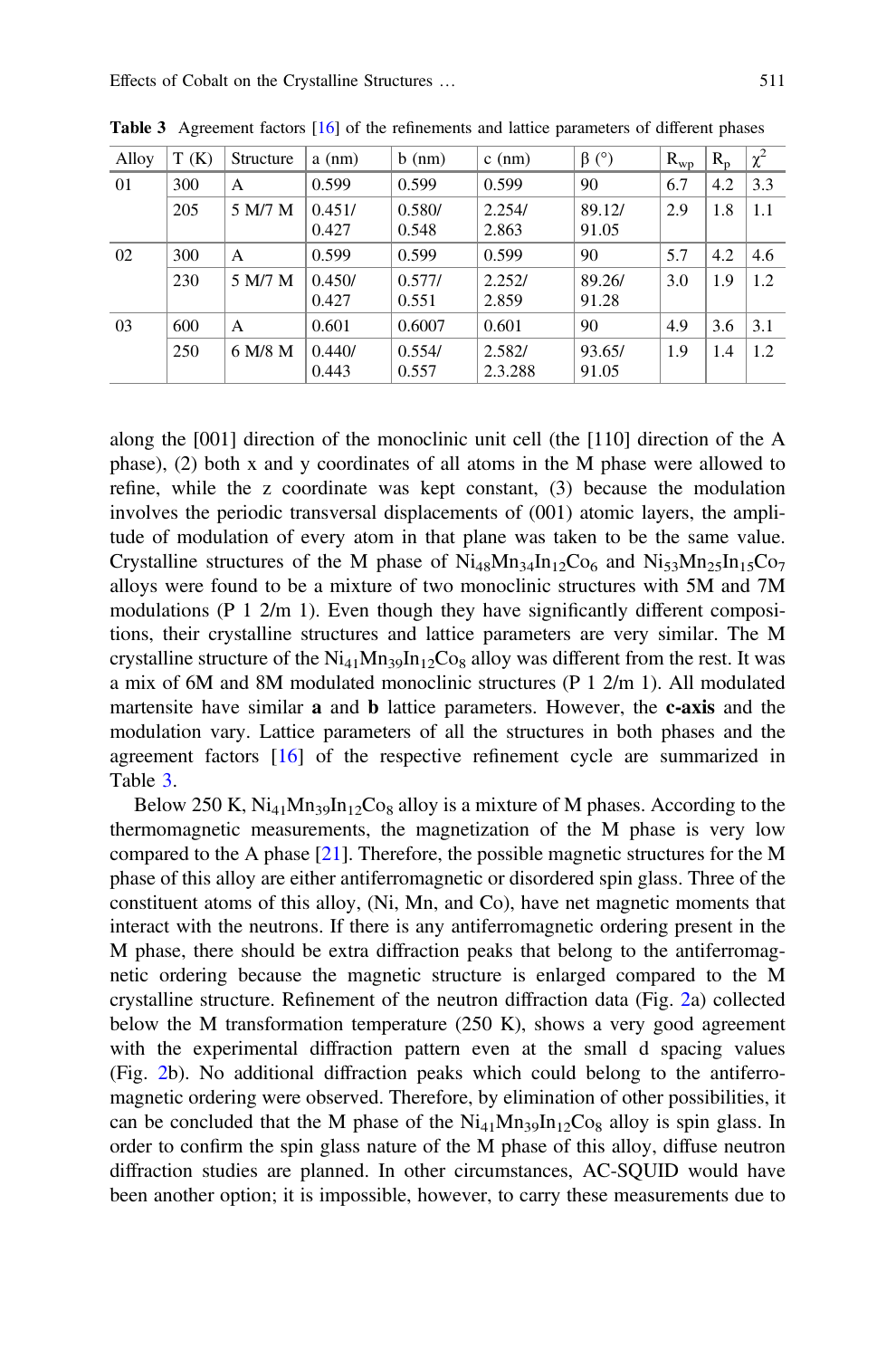<span id="page-5-0"></span>

Fig. 2 a Rietveld refinements of neutron diffraction data of the  $\text{Ni}_{41}\text{Mn}_{39}\text{In}_{12}\text{Co}_{8}$  alloy collected at 250 K (alloy is a mix of two martensitic phases: 6M & 8M martensite. b An enlarged portion of the diffraction pattern up to d spacing is 0.15 nm. c Variation of the phase fractions of the A and M phases from 50 to 600 K

the high transformation temperature. All the Co atoms reside in the regular Ni sites. Mn atoms are present in all 3 crystallographic sites. Ni atoms occupy both regular Ni and regular Mn sites. Therefore, the atoms which contribute to the magnetization, occupy randomly all crystallographic sites in the A phase. During the diffusionless M transformation, the magnetic disorder increases with the modulation of the M structures. This highly disordered distribution of magnetic moments in the M phase could lead to spin glass disorder.

Phase Fractions of the  $Ni_{41}Mn_{39}In_{12}Co_8$  alloy at each temperature in the range from 50 to 600 K were calculated by the refinement. The studied temperature range can be classified into 3 regions (Fig. 2c). In the first region (600–350 K) the alloy is a single-phase austenite. In the second region (350–270 K), all 3 phases, austenite, 6M and 8M martensite co-exist. Nevertheless, the weight fraction of the 8M modulated phase is less than 5%. In the final region  $(275–50 \text{ K})$  two M phases, 6M and 8M modulations coexist. In this region, the weight fraction of the 6M martesite, the dominant phase below transformation temperature, decreases with decreasing temperature, which is compensated by the increase in the fraction of the 8M martensite and it dominates at 50 K. This behaviour of M phases results from the entropy of the structures; the highly ordered 8M modulated phase has lower entropy than the 6M modulated phase. Therefore, 8M modulated structures are energetically favorable at lower temperatures.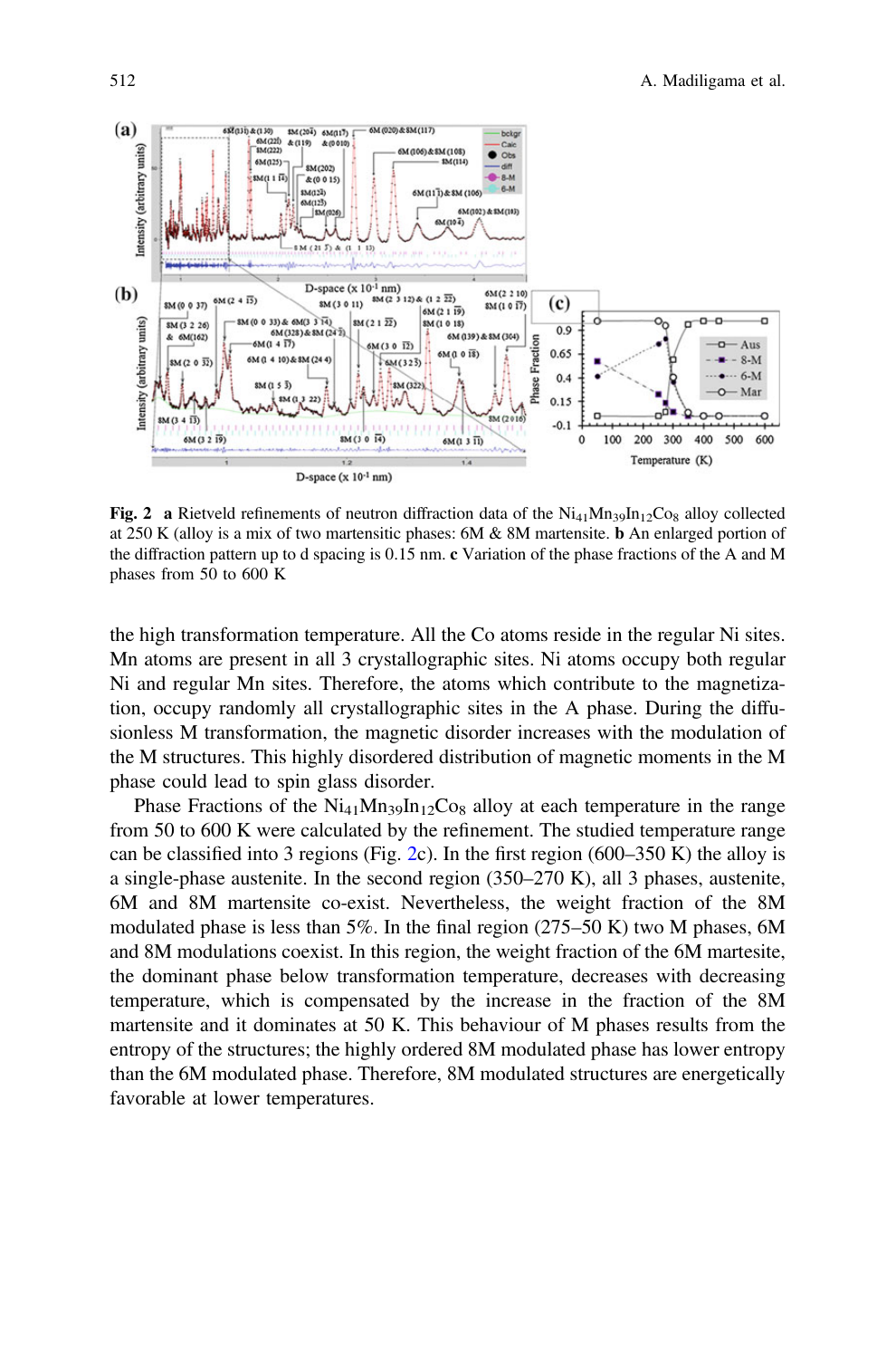#### <span id="page-6-0"></span>4 Conclusions

The compositions of the alloys determined by the RBS technique were found to be  $Ni_{41}Mn_{39}In_{12}Co_8$   $Ni_{48}Mn_{34}In_{12}Co_6$  and  $Ni_{52}Mn_{25}In_{16}Co_7$ . These values show a good agreement with the compositions calculated by the site occupancy refinements. For all 3 alloys, the A structure was cubic  $L2_1$  (Fm3 $\overline{m}$ ). However, the M phase of the  $Ni_{41}Mn_{39}In_{12}Co_8$  alloy was a mix of 6M and 8M modulated structures, while that of the other two alloys was a mix of 5M and 7M modulated monoclinic structures. No antiferromagnetic ordering was observed in the M phase of the  $Ni_{41}Mn_{39}In_{12}Co_8$  alloy. According to the thermomagnetic measurements, magnetization of the M phase is very low compared to the A phase. Therefore, it could be concluded that the spin glass magnetic disorder in the M phase of the  $Ni_{41}Mn_{39}In_{12}Co_8$  alloy. The modulations of the M structures and highly disordered distribution of the magnetic moments in the M phase could lead to spin glass. In order to confirm the magnetic ordering in the M phase, diffuse scattering studies of the  $Ni_{41}Mn_{39}In_{12}Co_8$  alloy are planned.

Acknowledgments This work was supported by Award No. RUP1-7028-MO-11 of the US Civilian Research & Development Foundation (CRDF Global) and by the National Science Foundation under Cooperative Agreement No. OISE-9531011. The authors also wish to acknowledge the US National Science Foundation award number NSF-0831951. Research at Oak Ridge National Laboratory was sponsored by the Scientific User Facilities Division, Office of Basic Energy Sciences and the US Department of Energy. APS use was supported by the US Department of Energy, Office of Science, under Contract No. DE-AC02-06CH11357. Last but not least, the authors wish to acknowledge Amila Dissanayake of the Department of Physics, Western Michigan University for his help in RBS experiments.

### **References**

- 1. K.A. Gschneidner Jr., V.K. Pecharsky, A.O. Tsokol, Rep. Prog. Phys. 68, 1479 (2005)
- 2. V.K. Pecharsky, J.K.A. Gschneidner Jr., Phys. Rev. Lett. 78, 4494 (1997)
- 3. J. Liu, T. Gottschall, K.P. Skokov, J.D. Moore, O. Gutfleisch, Nat. Mater. 11(7), 620 (2012)
- 4. Z.D. Han, D.H. Wang, C.L. Zhang, S.L. Tang, B.X. Gu, Y.W. Du, Appl. Phys. Lett. 89, 182507 (2006)
- 5. T. Krenke, E. Duman, M. Acet, X. Moya, L. Mañosa, A. Planes, J. Appl. Phys. 102, 033903 (2007)
- 6. M. Khan, N. Ali, S. Stadler, J. Appl. Phys. 101, 053919 (2007)
- 7. W. Ito, Y. Imano, R. Kainuma, Y. Sutou, K. Oikawa, K. Ishida, Metall. Mater. Trans. A 38-A, 760 (2007)
- 8. J. Liu, N. Scheerbaum, D. Hinz, O. Gutfleisch, Appl. Phys. Lett. 92, 162509 (2008)
- 9. W. Ito, M. Nagasako, R.Y. Umetsu, R. Kainuma, T. Kanomata, K. Ishida, Appl. Phys. Lett. 93, 232503 (2008)
- 10. A.K. Nayak, A.K. Nigum, K.G. Suresh, J. Phys. D Appl. Phys. 42, 035009 (2009)
- 11. R. Kainuma, Y. Imano, W. Ito, H. Morito, Y. Sutou, K. Oikawa, A. Fujita, K. Ishida, S. Okamoto, O. Kitakami, Appl. Phys. Lett. 88–19, 192513 (2006)
- 12. M. Mayer, SIMNRA User's Guide, Report IPP 9/113 (Max-Planck-Institut Fur Plasmaphysik, Garching, Germany, 1997)